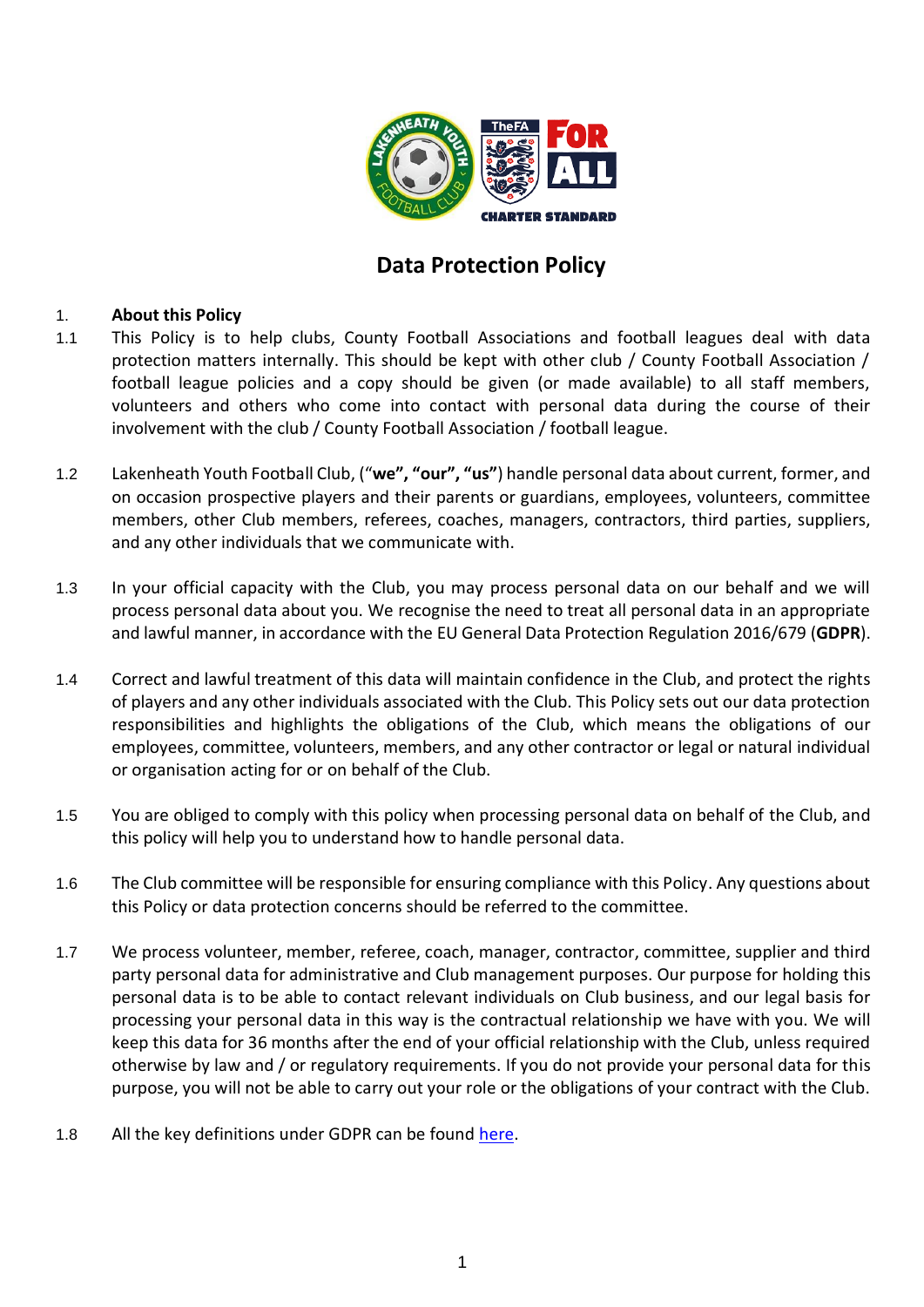# 2. **What we need from you**

- 2.1 To assist with our compliance with GDPR we will need you to comply with the terms of this policy. We have set out the key guidance in this section but please do read the full policy carefully.
- 2.2 Please help us to comply with the data protection principles (set out briefly in section [3](#page-1-0) of this policy and in further detail below):
- 2.2.1 please ensure that you only process data in accordance with our transparent processing as set out in our Privacy notice;
- 2.2.2 please only process personal data for the purposes for which we have collected it (i.e. if you want to do something different with it then please speak to The Club Secretary first);
- 2.2.3 please do not ask for further information about players and / or members and / or staff and / or volunteers without first checking with The Club Secretary;
- 2.2.4 if you are asked to correct an individual's personal data, please make sure that you can identify that individual and, where you have been able to identify them, make the relevant updates on our records and systems;
- 2.2.5 please comply with our retention periods listed in our Privacy Notice and make sure that if you still have information which falls outside of those dates, that you delete/destroy it securely;
- 2.2.6 please treat all personal data as confidential. If it is stored in electronic format then please consider whether the documents themselves should be password protected or whether your personal computer is password protected and whether you can limit the number of people who have access to the information. Please also consider the security levels of any cloud storage provider (and see below). If it is stored in hard copy format then please make sure it is locked away safely and is not kept in a car overnight or disposed of in a public place;
- 2.2.7 if you are looking at using a new electronic system for the storage of information, please talk to The Club Secretary first so that we can decide whether such a system is appropriately secure and complies with GDPR;
- 2.2.8 if you are planning on sharing personal data with anybody new or with a party outside the FA structure then please speak to The Club Secretary before doing so who will be able to check that the correct contractual provisions are in place and that we have a lawful basis to share the information;
- 2.2.9 if you receive a subject access request (or you think somebody is making a subject access request for access to the information we hold on them) then please tell [insert name] as soon as possible because we have strict timelines in which to comply;
- 2.2.10 if you think there has been a data breach (for example you have lost personal data or a personal device which contains personal data or you have been informed that a coach has done so, or you have sent an email and open copied all contacts in) then please speak to The Club Secretary who will be able to help you to respond.
- 2.3 If you have any questions at any time then please just ask The Club Secretary. We are here to help.

# <span id="page-1-0"></span>3. **Data protection principles**

- 3.1 Anyone processing personal data must comply with the enforceable principles of data protection. Personal data must be:
- 3.1.1 processed lawfully, fairly and in a transparent manner;
- 3.1.2 collected for only specified, explicit and legitimate purposes;
- 3.1.3 adequate, relevant and limited to what is necessary for the purpose(s) for which it is processed;
- 3.1.4 accurate and, where necessary, kept up to date;
- 3.1.5 kept in a form which permits identification of individuals for no longer than is necessary for the purpose(s) for which it is processed;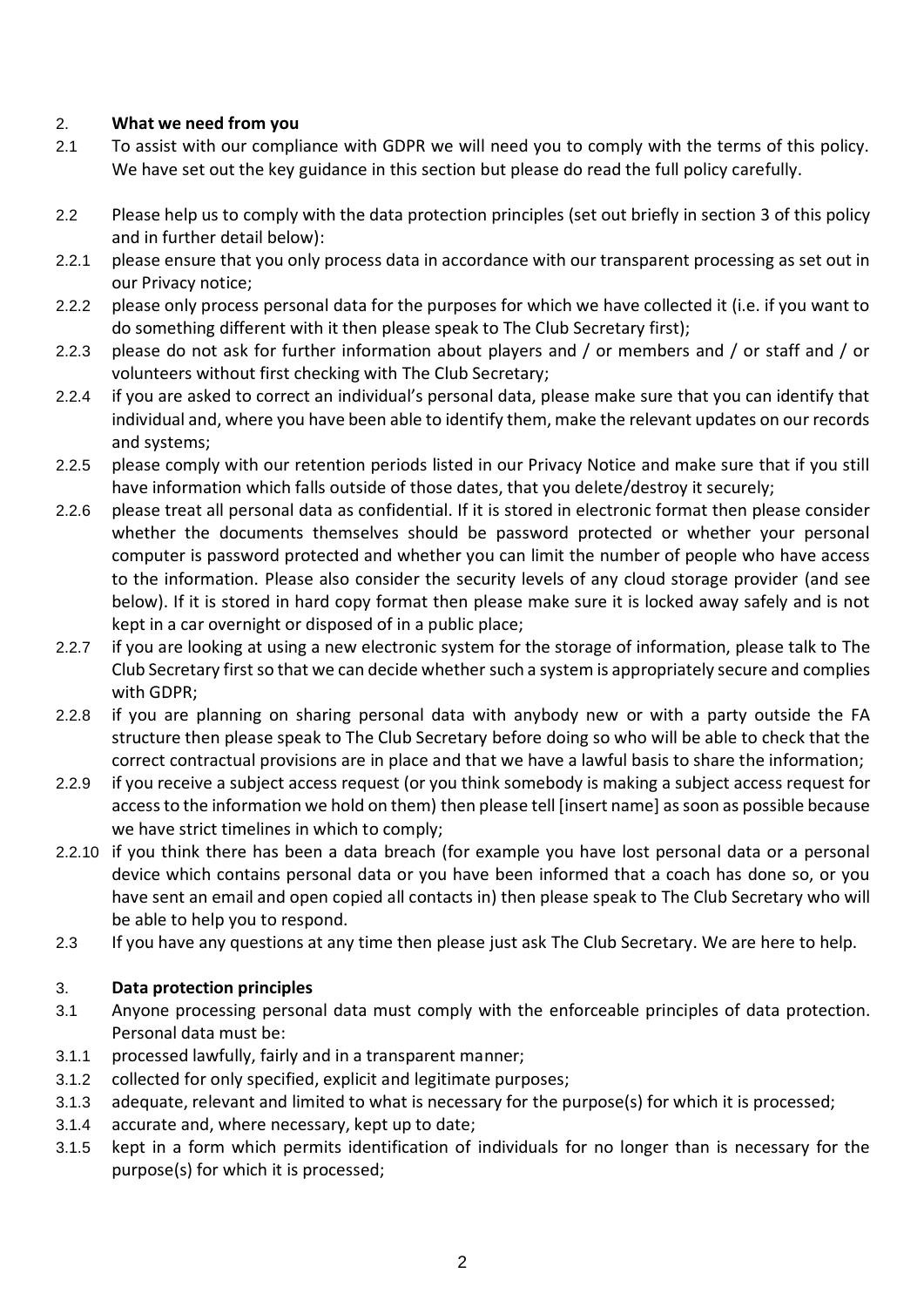- 3.1.6 processed in a manner that ensures its security by appropriate technical and organisational measures to protect against unauthorised or unlawful processing and against accidental loss, destruction or damage;
- 3.2 We are responsible for and must be able to demonstrate compliance with the data protection principles listed above.

# 4. **Fair and lawful processing**

- 4.1 This Policy aims to ensure that our data processing is done fairly and without adversely affecting the rights of the individual.
- 4.2 Lawful processing means data must be processed on one of the legal basesset out in the GDPR. When special category personal data is being processed, additional conditions must be met.

#### 5. **Processing for limited purposes**

- 5.1 The Club collects and processes personal data. This is data we receive directly from an individual and data we may receive from other sources.
- 5.2 We will only process personal data for the purposes of the Club as instructed by the committee, the County FA or The FA, or as specifically permitted by the GDPR. We will let individuals know what those purposes are when we first collect the data or as soon as possible thereafter.

#### 6. **Consent**

- 6.1 One of the lawful bases on which we may be processing data is the individual's consent.
- 6.2 An individual consents to us processing their personal data if they clearly indicate specific and informed agreement, either by a statement or positive action.
- 6.3 Individuals must be easily able to withdraw their consent at any time and withdrawal must be promptly honoured. Consents should be refreshed every season.
- 6.4 Explicit consent is usually required for automated decision-making and for cross-border data transfers, and for processing special category personal data. Where children are involved then the consent must be in writing from parent/guardian
- 6.5 Where consent is our legal basis for processing, we will need to keep records of when and how this consent was captured.
- 6.6 Our Privacy Notice sets out the lawful bases on which we process data of our players and members.

#### 7. **Notifying individuals**

- 7.1 Where we collect personal data directly from individuals, we will inform them about:
- 7.1.1 the purpose(s) for which we intend to process that personal data;
- 7.1.2 the legal basis on which we are processing that personal data;
- 7.1.3 where that legal basis is a legitimate interest, what that legitimate interest is;
- 7.1.4 where that legal basis is statutory or contractual, any possible consequences of failing to provide that personal data;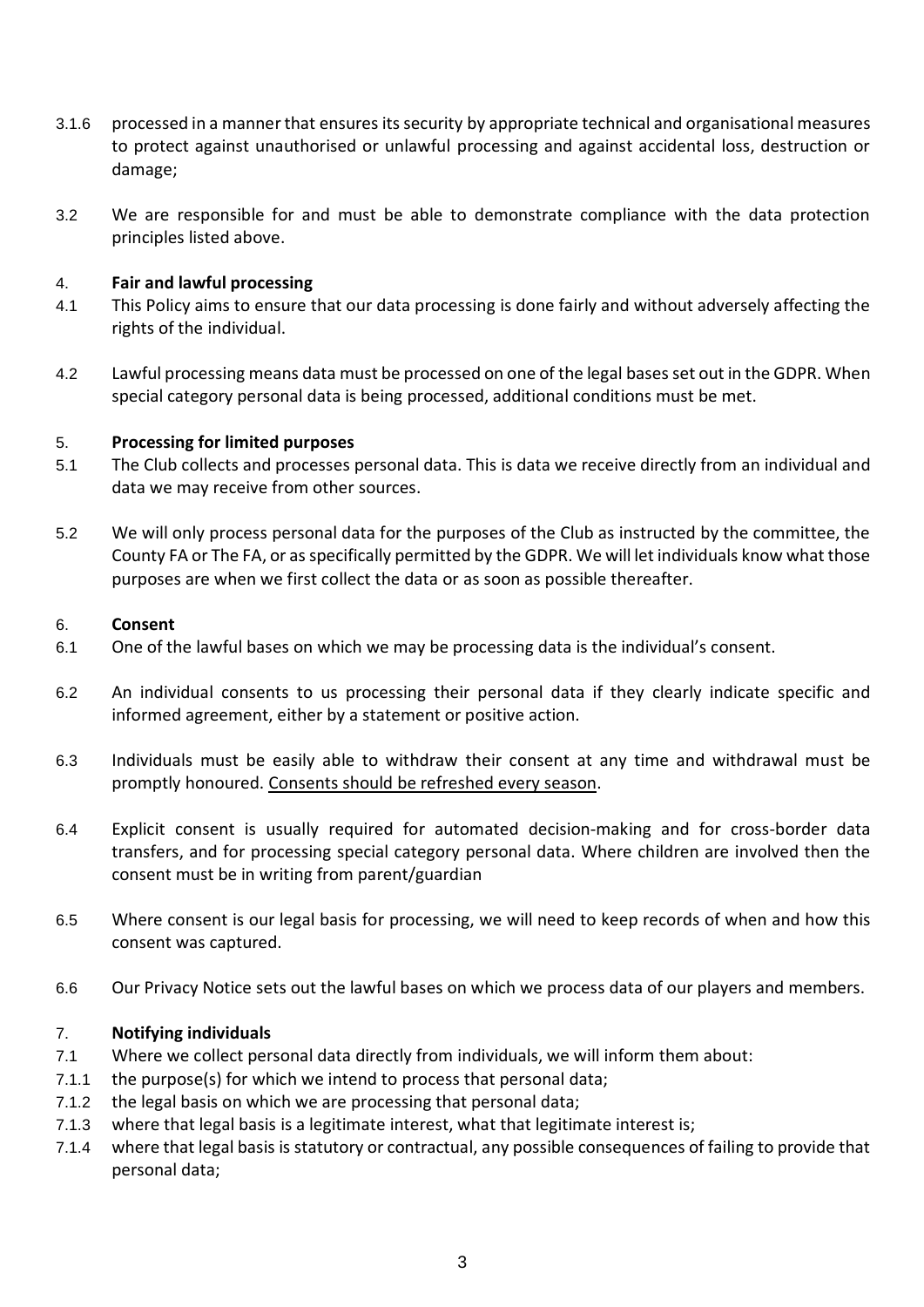- 7.1.5 the types of third parties, if any, with which we will share that personal data, including any international data transfers;
- 7.1.6 their rights as data subjects, and how they can limit our use of their personal data;
- 7.1.7 the period for which data will be stored and how that period is determined;
- 7.1.8 any automated decision-making processing of that data and whether the data may be used for any further processing, and what that further processing is.
- 7.2 If we receive personal data about an individual from other sources, we will provide the above information as soon as possible and let them know the source we received their personal data from;
- 7.3 We will also inform those whose personal data we process that we, the Club, are the data controller in regard to that data, and which individual(s) in the Club are responsible for data protection.

#### 8. **Adequate, relevant and non-excessive processing**

- 8.1 We will only collect personal data that is required for the specific purpose notified to the individual.
- 8.2 You may only process personal data if required to do so in your official capacity with the Club. You cannot process personal data for any reason unrelated to your duties.
- 8.3 The Clubmust ensure that when personal data is no longer needed for specified purposes, it is deleted or anonymised.

#### 9. **Accurate data**

9.1 We will ensure that personal data we hold is accurate and kept up to date. We will check the accuracy of any personal data at the point of collection and at the start of each season. We will take all reasonable steps to destroy or amend inaccurate or out-of-date data.

#### 10. **Timely processing**

10.1 We will not keep personal data longer than is necessary for the purpose(s) for which they were collected. We will take all reasonable steps to destroy or delete data which is no longer required, as per our Privacy Notice.

#### 11. **Processing in line with data subjects' rights**

- 11.1 As data subjects, all individuals have the right to:
- 11.1.1 be informed of what personal data is being processed;
- 11.1.2 request access to any data held about them by a data controller;
- 11.1.3 object to processing of their data for direct-marketing purposes (including profiling);
- 11.1.4 ask to have inaccurate or incomplete data rectified;
- 11.1.5 be forgotten (deletion or removal of personal data);
- 11.1.6 restrict processing;
- 11.1.7 data portability; and
- 11.1.8 not be subject to a decision which is based on automated processing.
- 11.2 The Club is aware that not all individuals' rights are absolute, and any requests regarding the above should be immediately reported to the committee, and if applicable escalated to the County FA for guidance.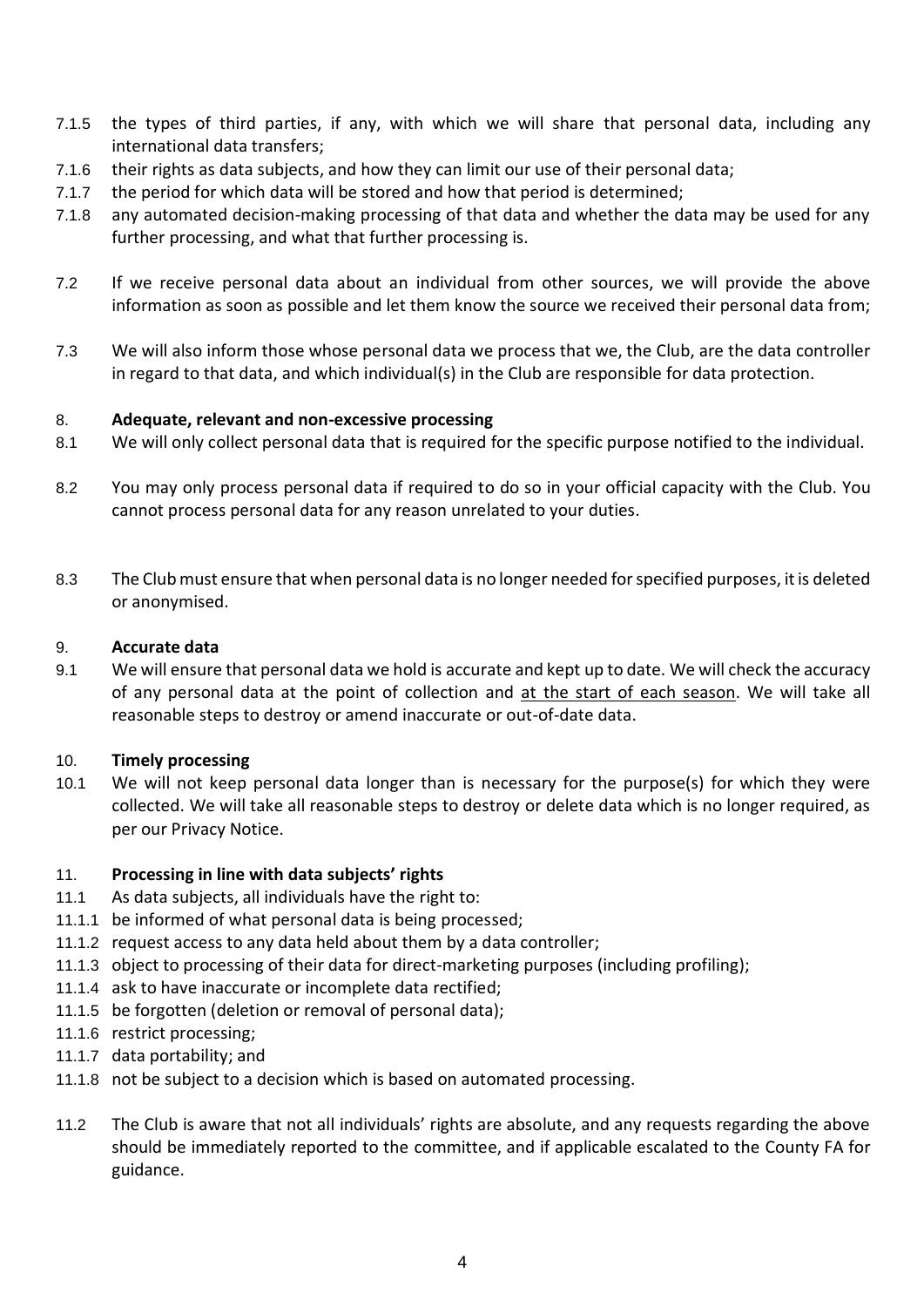#### 12. **Data security**

- 12.1 We will take appropriate security measures against unlawful or unauthorised processing of personal data, and against the accidental loss of, or damage to, personal data.
- 12.2 We have proportionate procedures and technology to maintain the security of all personal data.
- 12.3 Personal data will only be transferred to another party to process on our behalf (a **data processor**) where we have a GDPR-compliant written contract in place with that data processor.
- 12.4 We will maintain data security by protecting the confidentiality, integrity and availability of the personal data.
- 12.5 Our security procedures include:
- 12.5.1 **Entry controls.** Any stranger seen in entry-controlled areas should be reported.
- 12.5.2 **Secure desks, cabinets and cupboards.** Desks and cupboards should be locked if they hold personal

data.

- 12.5.3 **Methods of disposal.** Paper documents should be shredded. Digital storage devices should be physically destroyed.
- 12.5.4 **Equipment.** Screens and monitors must not show personal data to passers-by, and should be locked when unattended. Excel spreadsheets will be password protected.
- 12.5.5 **Personal Devices.** Anyone accessing or processing the Club's personal data on their own device, must have and operate a password only access or similar lock function, and should have appropriate antivirus protection. These devices must have the Club's personal data removed prior to being replaced by a new device or prior to such individual ceasing to work with or support the Club.

#### 13. **Disclosure and sharing of personal information**

- 13.1 We share personal data with the County FA and The FA, and with applicable leagues using Whole Game System.
- 13.2 We may share personal data with third parties or suppliers for the services they provide, and instruct them to process our personal data on our behalf as data processors. Where we share data with third parties, we will ensure we have a compliant written contract in place incorporating the minimum data processer terms as set out in the GDPR, which may be in the form of a supplier's terms of service.
- 13.3 We may share personal data we hold if we are under a duty to disclose or share an individual's personal data in order to comply with any legal obligation, or in order to enforce or apply any contract with the individual or other agreements; or to protect our rights, property, or safety of our employees, players, other individuals associated with the or others.

# 14. **Transferring personal data to a country outside the EEA**

14.1 We may transfer any personal data we hold to a country outside the European Economic Area (**EEA**), provided that one of the appropriate safeguards applies.